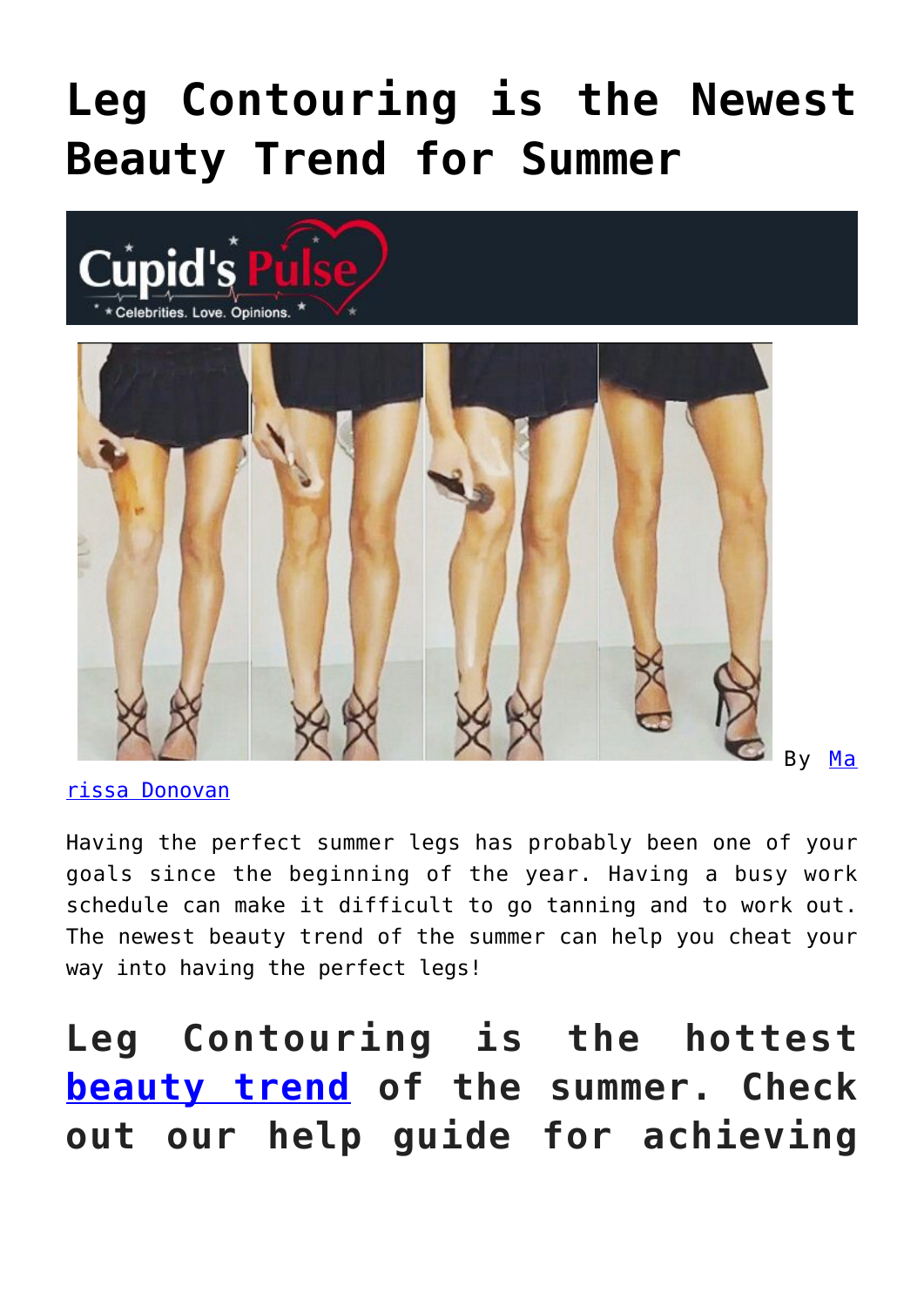## **the look!**

**1. Exfoliate and moisturize:** Before contouring your legs, it's crucial to make sure they are smooth and hydrated. The dark tones from your make-up will make flakes of dry skin noticeable, which would ruin the illusion. Wash your legs with a body scrub bar, then moisturize with your favorite lotion.



Photo: lushcosmetics/Instagram

**Related Link:** [Last Pick on Summer Beauty Products](http://cupidspulse.com/112502/summer-beauty-products/)

**2. Use dark shade to define muscles:** Once your skin is moisturized, grab a dark toned concealer stick that is a few shades darker than your natural skin color. Point each foot and make lines on the areas of where your leg muscle flexes. Use the dark toned concealer stick to also create an circle around your knee cap. This shade will define your legs by making them appear toned.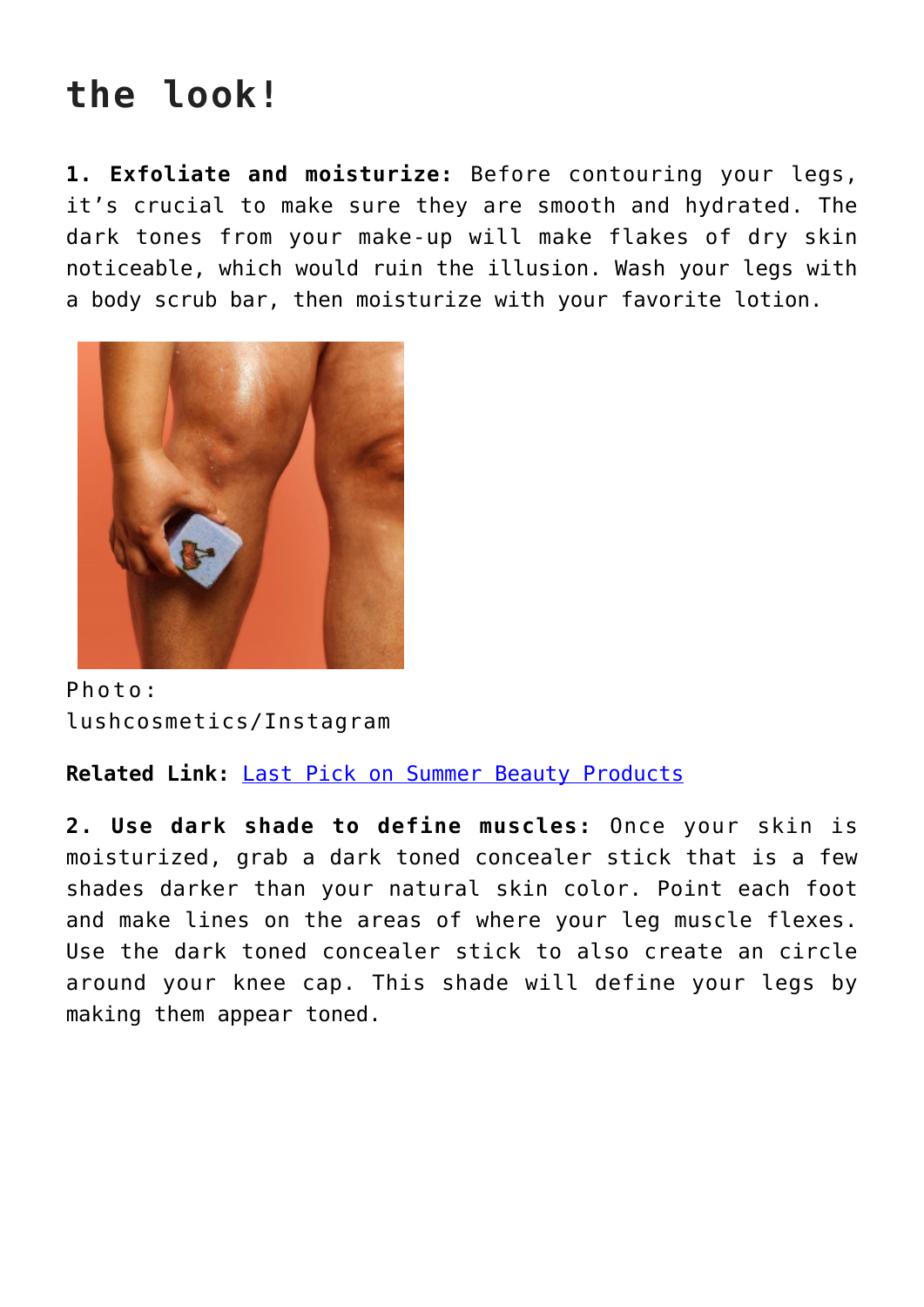

Photo: rosaliesaysrawr/Youtube

**Related Link:** [Product Review: Check Out Selfie Tan'n Go](http://cupidspulse.com/90149/product-review-selfie-tan-n-go-instant-bronzer/) [Instant Bronzers — Just in Time for Summer!](http://cupidspulse.com/90149/product-review-selfie-tan-n-go-instant-bronzer/)

**3. Use light shade to make skin radiant:** After using a dark toned concealer stick, grab a light toned concealer cream and cover over the remaining areas of the skin which have not been covered in make-up. Stay away from liquid based concealer for this look! You do not want streaky legs if you plan on wearing this for a [date night](http://cupidspulse.com/love/weekend-date-ideas/)!



Photo: rosaliesaysrawr/Youtube

Related Link: [Product Review: Essential Beauty Products To](http://cupidspulse.com/114873/product-review-beauty-products-first-date-togospa/)